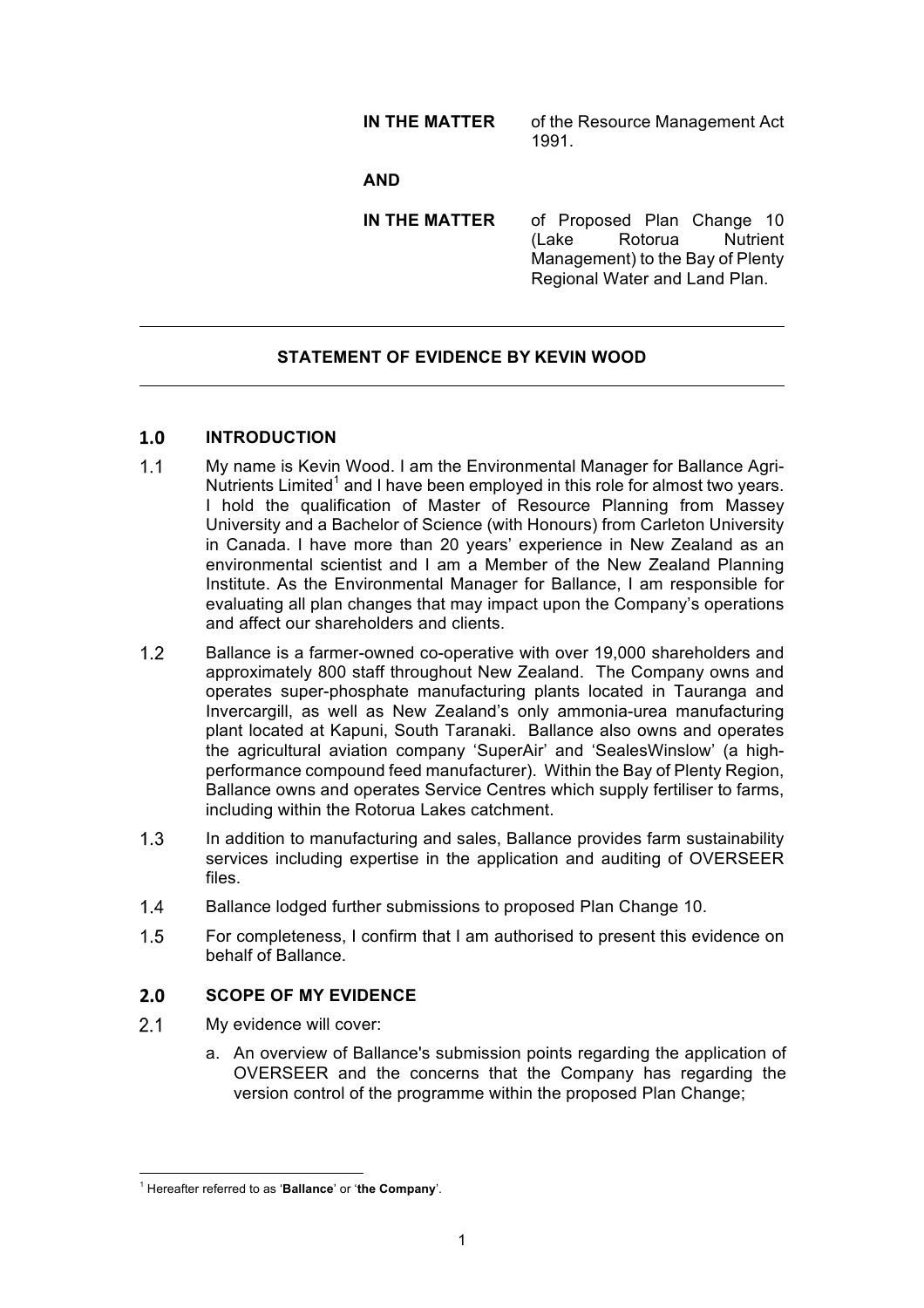- b. The application of an output based approach to nutrient management versus an input based approach and why Ballance considers the output based approach to be appropriate; and
- c. The application of good management practice in the proposed Plan Change.
- $2.2$ In preparing this evidence I have considered (in no particular order) the proposed Plan Change documents, the submission and further submission documents, the Council Officer's Section 42A report and the evidence of a number of technical experts, including that of Mr Chris Hansen on behalf of Ravensdown Limited ('**Ravensdown**') and Ms Bethany Bennie on behalf of the Fertiliser Association of New Zealand ('**FANZ**').

### **OVERSEER**  $3.0$

- $3.1$ The Company's further submissions on the issue of OVERSEER version use and reference related to the specific identification of versions 5.4 and 6.2.0 within the proposed Plan Change document. In its further submissions, the Company supported the positions of Ravensdown and FANZ, both of whom generally concluded that it is important to use the appropriate version of OVERSEER, rather than a version that has been made redundant and is no longer accessible. I note that the identification of an old version of OVERSEER in the Plan Change documents is not considered good practice, but rather as an inaccurate means of benchmarking. For these reasons it was requested by Ravensdown and FANZ, and supported by Ballance within its further submissions, that specific references to a particular version of OVERSEER should be deleted (for example, this would mean that the reference would be replaced with the term '*the latest version of OVERSEER'*, or similar).
- $3.2$ Proposed Plan Change 10, within its Introduction, appears to promote an adaptive management approach to nutrient management. Ballance in it's further submissions, stated that for adaptive management to occur there must be provision for change, such as that caused by advances in science. As such, in order to ensure that the most up to date and accurate information is produced, it is essential that the Bay of Plenty Regional Council ('**Council**') use the most up to date version of OVERSEER, rather than a version that has been superseded. The Company's further submissions noted that to not do so creates questions as to the appropriateness of the loads and allowances that are prescribed.
- $3.3$ The Company is very familiar with OVERSEER. I am not a technical expert, but I am aware that it is constantly being refined and developed to provide for more accurate modelling as technology and science advances. OVERSEER is a model that calculates and estimates the nutrient flows in a productive farming system and identifies the risk for environmental impacts through nutrient loss. I note that models are not an entirely accurate representation of reality. It is for this very reason that the Company lodged further submissions in support of the submissions made by Ravensdown and FANZ to the proposed Plan Change, to ensure that the provisions reflect that improvements in the accuracy of OVERSEER will come with time, as the system evolves and develops, and that the policy and rule framework of the Plan Change should not be fixed to an outdated and inaccurate tool.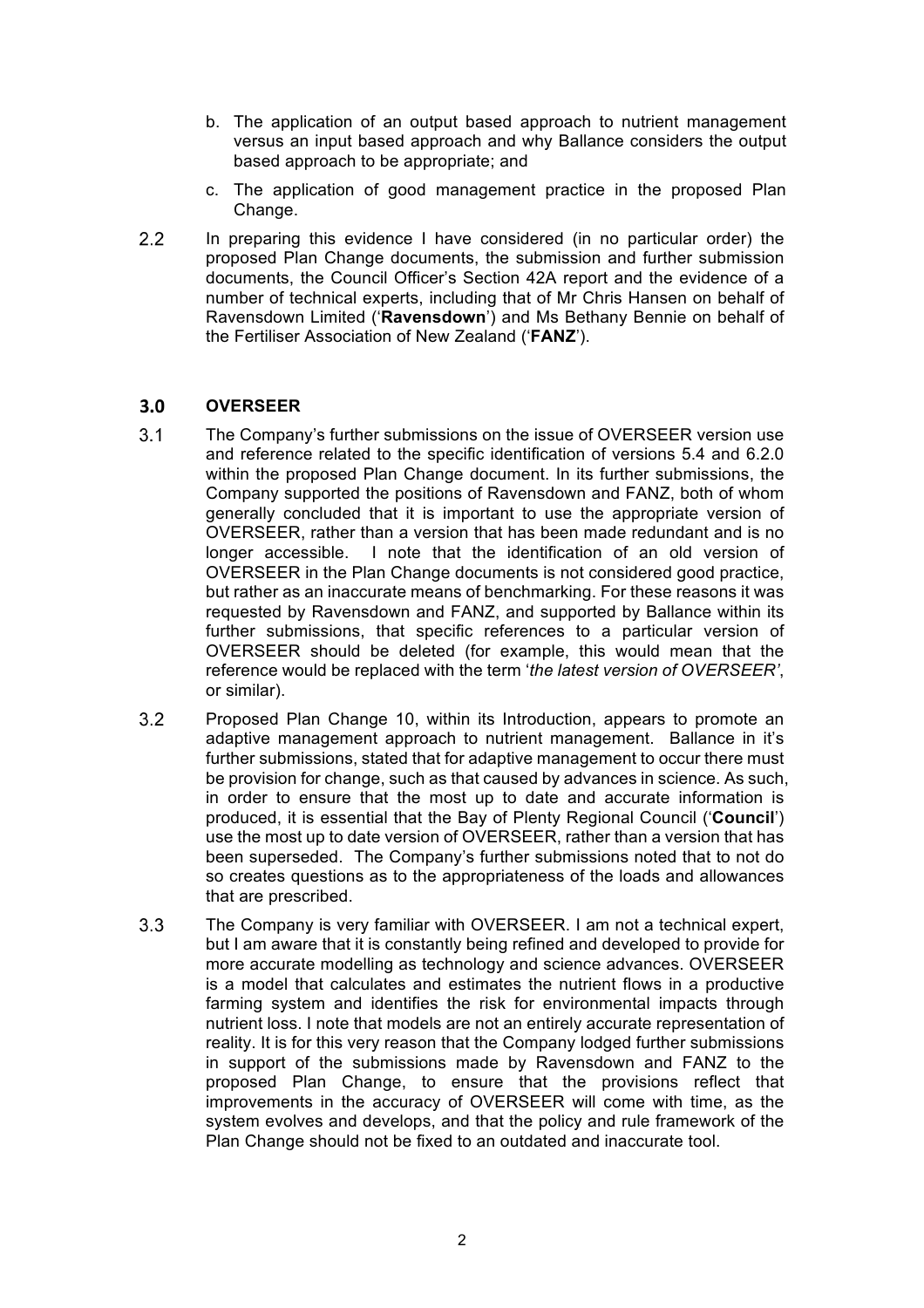- $3.4$ I note that Mr Chris Hansen, for Ravensdown, provides a detailed analysis and assessment of the use of outdated versions of OVERSEER in his evidence<sup>2</sup>. The evidence also provides an analysis of the response to this by the reporting officer in the section 42A report. The Officer's response concludes that specific OVERSEER versions are specificed in the proposed Plan Change in order to provide certainty to landowners, by 'locking in a number'. Whilst Ballance understands the intent of this approach, when applying a more holistic view to the issue, the Company considers that it is more important to ensure that the information being used to make decisions is accurate, rather than simply ensuring that it is consistent. Taking this further, I believe that a planning framework that provides for consistent decisions will ensure equity, but a framework that ensures the making of consistently inaccurate decisions will not achieve the desired outcomes.
- $3.5$ In addition to this, I am aware that there are a number of operational constraints associated with the referencing of an outdated version of OVERSEER. As I understand it, once the current version of OVERSEER is updated, it is difficult to access a previous version. As such, whilst the intent of the provision is to provide certainty, from a practical sense, the Plan will fail to be effective at achieving the consistency desired as it will be rendered unuseable.
- 3.6 As such, Ballance seeks that proposed Plan Change 10 be amended so that the most up to date and accurate OVERSEER versions can be utilised, without the requirement for a plan change to occur each time that OVERSEER is updated and previous versions have been superseded or rendered redundant.

#### $4.0$ **OUTPUT BASED APPROACH**

- 41 In its further submission, the Company contended that an output based approach to nutrient management is needed to give full and proper effect to the National Policy Statement for Freshwater Management ('**NPSFM**'), which is a requirement of the Resource Management Act 1991<sup>3</sup> ('**the Act**').
- $4.2$ As I understand it, an output based approach seeks to manage the results of activities on the environment, rather than directly manage the activities themselves. Through the Company's involvement in environmental regulation development throughout the country, it is clear that the output based approach is considered to be best practice and more likely to result in the environmental outcomes desired. As identified in the Company's further submissions, the output based approach has not been consistently adopted throughout the proposed Plan Change 10 document. In this respect we note that Mr Hansen concludes, within the evidence<sup>4</sup> he has submitted on behalf of Ravensdown, that while the Officer has recommended that Ravensdown's request to implement an output based approach be accepted in the introduction of the rules, the request to amend the rules themselves<sup>5</sup> has not been accepted by the Officer within the section 42A report.
- The Company is concerned that an input based approach has the potential to  $4.3$ constrain or hinder innovation, and thus comes with greater (and potentially,

<u> 1989 - Johann Barn, mars ann an t-Amhain an t-Amhain an t-Amhain an t-Amhain an t-Amhain an t-Amhain an t-Amh</u>

 $^{2}$  At paragraphs 43 to 54.

<sup>3</sup> Section 55(2) of the Resource Management Act 1991 states that: *A local authority must amend a document, if a national policy* statement directs so; (a) to include specific objectives and policies set out in the statement; or (b) so that objectives and policies specified in the document give effect to objectives and policies specified in the statement.

 $<sup>4</sup>$  At paragraphs 25 to 35.</sup>

 $<sup>5</sup>$  As highlighted in paragraph 26 of Mr Hansen's evidence.</sup>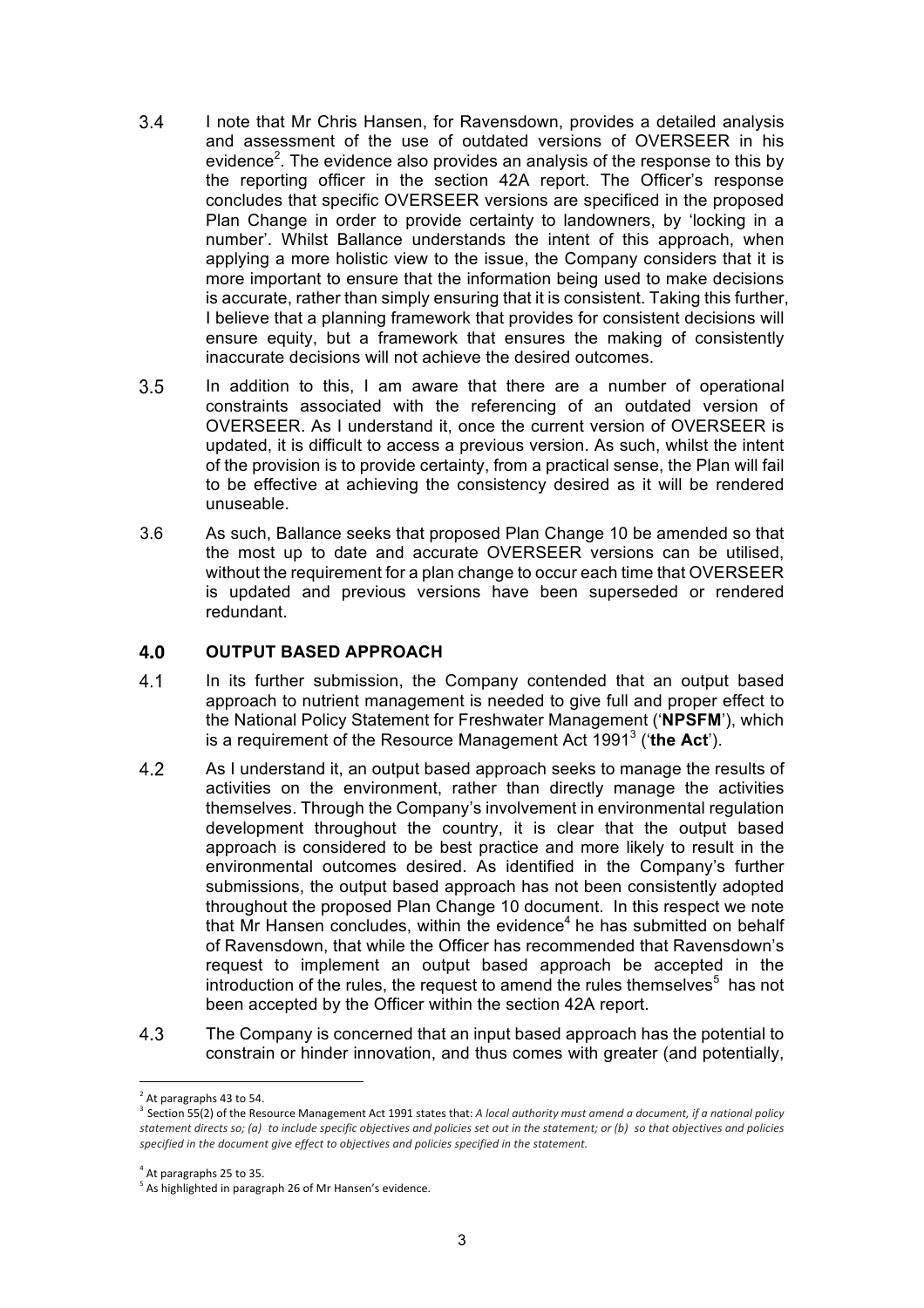unnecessary) social and economic costs. In my experience, the input based approach that consists of controlling activities through prescribed regulation, can result in land users blindly following the rules, such as applying the maximum nitrogen limits, even when they are not required.

4.4 As such, the Company is seeking that the Plan adopt a true output based approach to nutrient management. As identified in the Company's further submissions, and the submissions of Ravensdown and FANZ, such an approach will result in changes to the current rule framework.

#### $5.0$ **GOOD MANAGEMENT PRACTICE**

- $5.1$ In its further submission, the Company supported the position of Ravensdown, that sought amendments to policies LR P2, LR P4 and LR P8 to incorporate references to good management practices ('**GMP**'). The Company is actively involved throughout the country with the education and adoption of GMP on farms that it supports and provides advice to. Further to this, the Company plays an active role with industry groups to further develop and refine GMP in an effort to ensure that environmental and economic outcomes are able to be achieved. Through this experience, the Company sees first hand that properly implemented GMP results in positive outcomes.
- $5.2$ In my experience with the Company, the way that GMP works is that the practical experience of land users is combined with scientific development to produce an adaptive management tool to suit local, site specific conditions. The approach results in continuous improvements to operations and encourages innovative solutions to produce physical change. The concept is widely accepted around the country and, in my experience, is an effective means of achieving the desired nutrient management outcomes. As a result of this, I believe that GMP forms an integral part of any regulatory document and as a portion of a wider package to address nutrient management.
- Having reviewed the proposed Plan Change however, I am of the opinion that  $5.3$ the integration of the GMP principles throughout the document do not appear to go as far as they could. For example, as detailed at paragraph 63 of Ravensdown's evidence, Mr Hansen states:

*'I note that the s.42A Report (pages 96; 109; 126 Appendix 3) recommends Policy LR P2 be amended as requested by Ravensdown, Polices LR P4 and LR P8 are recommended to be accepted in part without amendment. The reason given for this is because the s.42A Report (Appendix 3) considers provision for best / good management practices is already covered by Policy LR3; this does not need to be repeated in these policies. Also, further emphasis on good management practices has been included within Schedule LR6. I note that GMP in PPC10 is only referenced in Policy LR P2 and Schedule LR Six and only in relation to phosphorus management. Method RL M5 refers to 'industry good practice'.* 

5.4 Through the Company's experience across the country, the implementation of GMP is able to result in considerable improvements to nutrient management on the farm. As a result, the Company considers that it forms a logical part of the overall package to be employed through plan changes such as this. Therefore, I am of the opinion that proposed Plan Change 10 should be amended to reflect GMP throughout all of its relevant provisions, rather than just through a limited number, and as such, appropriate weight should be given to GMP as an effective tool in the nutrient management field.